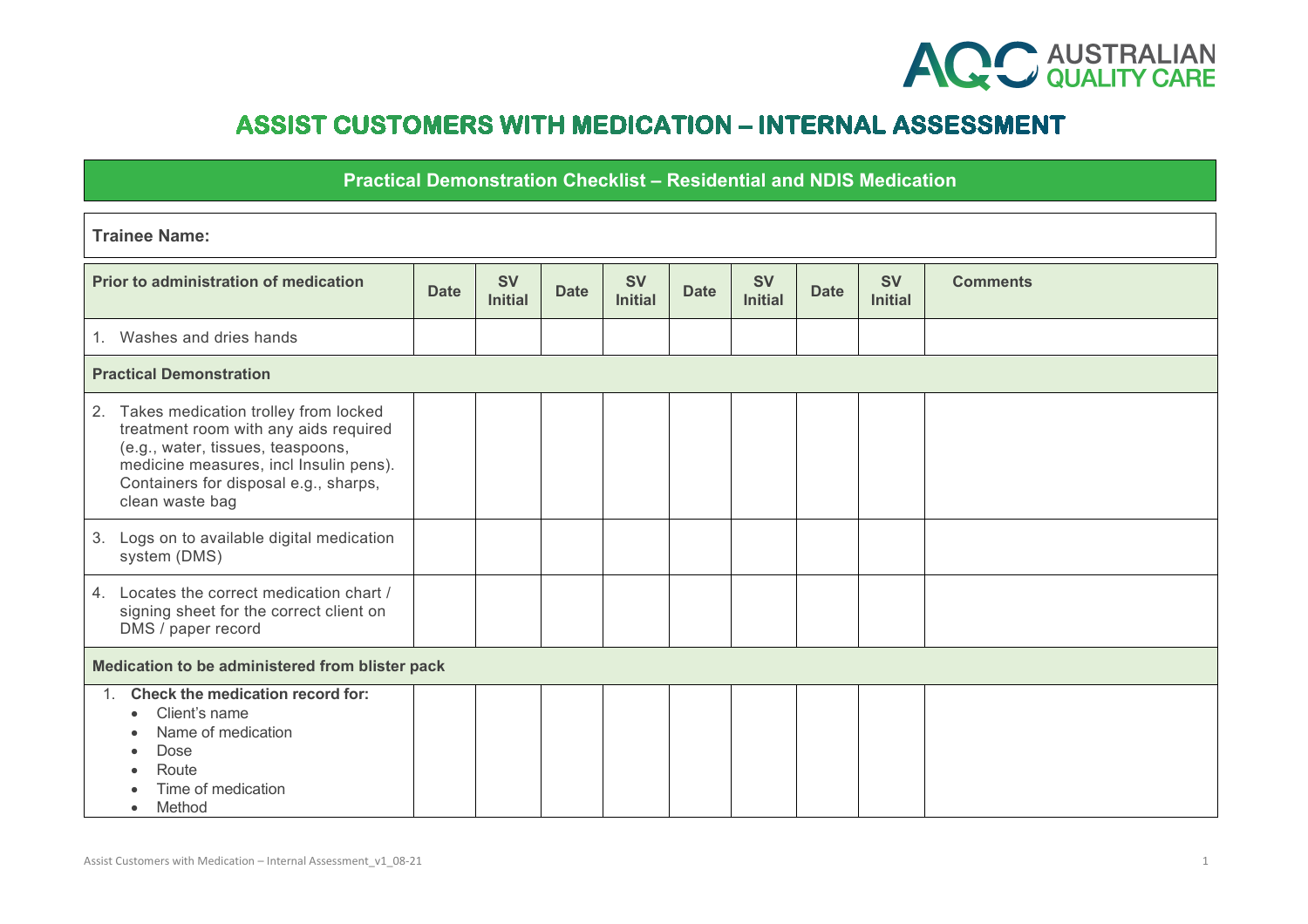

| Prior to administration of medication                                                                         | <b>Date</b> | <b>SV</b><br><b>Initial</b> | <b>Date</b> | <b>SV</b><br><b>Initial</b> | <b>Date</b> | <b>SV</b><br><b>Initial</b> | <b>Date</b> | <b>SV</b><br><b>Initial</b> | <b>Comments</b> |
|---------------------------------------------------------------------------------------------------------------|-------------|-----------------------------|-------------|-----------------------------|-------------|-----------------------------|-------------|-----------------------------|-----------------|
| 2. Checks medication has not been<br>given                                                                    |             |                             |             |                             |             |                             |             |                             |                 |
| 3. Checks label on blister/Webster packs<br>against medication charts/DMS /<br>signing sheet                  |             |                             |             |                             |             |                             |             |                             |                 |
| 4. Introduces themselves and explains to<br>the client that they are going to assist<br>with their medication |             |                             |             |                             |             |                             |             |                             |                 |
| 5. Checks photo of client; as well as<br>asking client their name                                             |             |                             |             |                             |             |                             |             |                             |                 |
| 6. Checks number of pills is correct<br>against number on label of Webster<br>pack and signing sheet/device   |             |                             |             |                             |             |                             |             |                             |                 |
| 7. Push the dosage from the blister pack<br>to a pill cup/container or the<br>Customer's hand                 |             |                             |             |                             |             |                             |             |                             |                 |
| 8. Pour liquid medication from original<br>cup to measuring cup                                               |             |                             |             |                             |             |                             |             |                             |                 |
| 9. Hands the client the medication cup<br>with a glass of water                                               |             |                             |             |                             |             |                             |             |                             |                 |
| 10. Ensure the client ingests the<br>medication and that they are<br>comfortable                              |             |                             |             |                             |             |                             |             |                             |                 |
| 11. Sign/record that medication has been<br>administered                                                      |             |                             |             |                             |             |                             |             |                             |                 |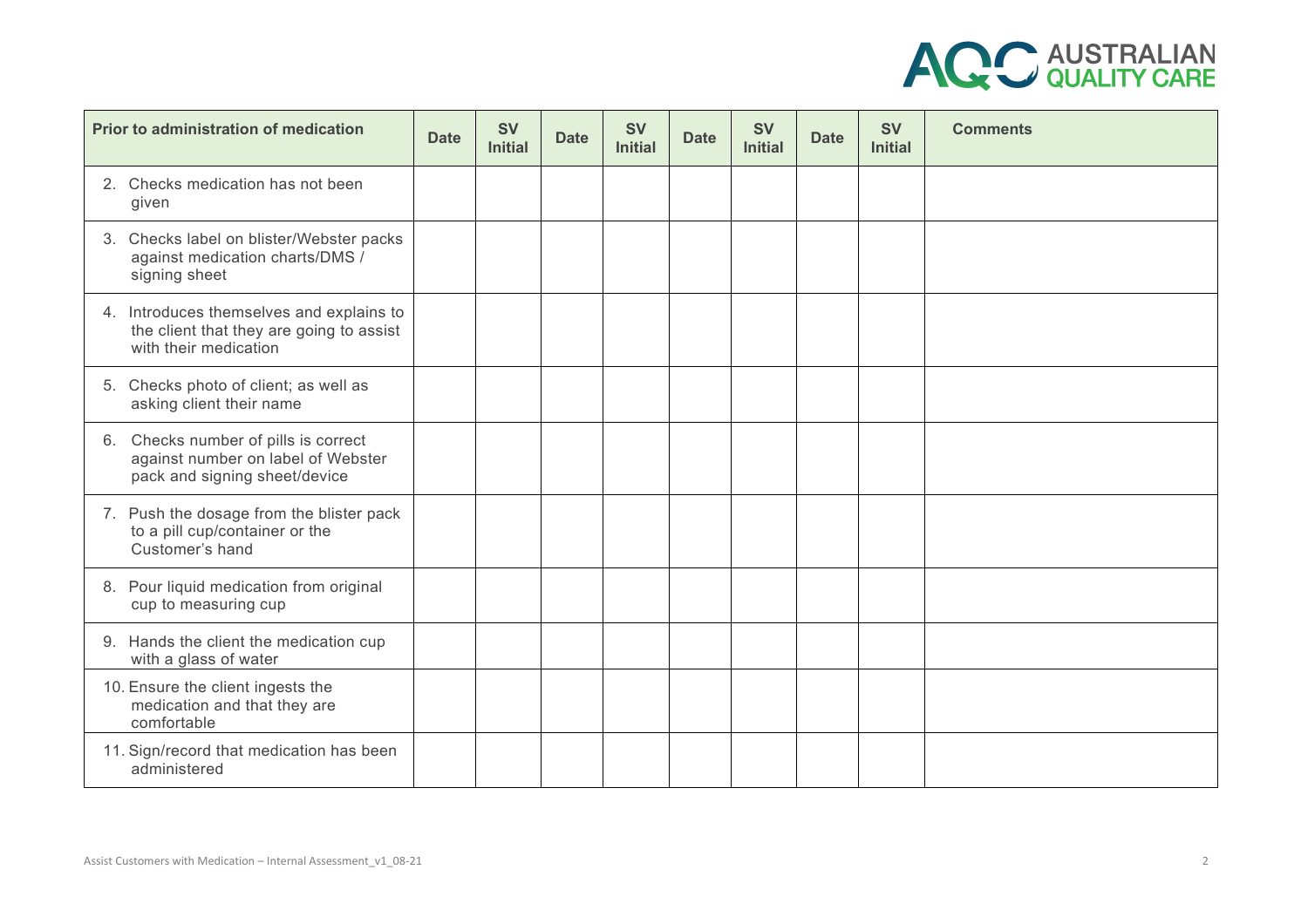

| Prior to administration of medication                                                                                                                                                                    | <b>Date</b> | <b>SV</b><br><b>Initial</b> | <b>Date</b> | <b>SV</b><br><b>Initial</b> | <b>Date</b> | <b>SV</b><br><b>Initial</b> | <b>Date</b> | <b>SV</b><br><b>Initial</b> | <b>Comments</b> |
|----------------------------------------------------------------------------------------------------------------------------------------------------------------------------------------------------------|-------------|-----------------------------|-------------|-----------------------------|-------------|-----------------------------|-------------|-----------------------------|-----------------|
| 12. Records that medication has been<br>refused (if applicable)                                                                                                                                          |             |                             |             |                             |             |                             |             |                             |                 |
| 13. Records a PRN                                                                                                                                                                                        |             |                             |             |                             |             |                             |             |                             |                 |
| 14. Cleans/replaces/disposes of<br>equipment, medication, containers,<br>PPE appropriately in accordance with<br>Workplace Health & Safety standards<br>and Poisons and Therapeutic Goods<br>Regulations |             |                             |             |                             |             |                             |             |                             |                 |
| 15. Establishes further supply of<br>medication is at hand if required,<br>places orders for medication if<br>required                                                                                   |             |                             |             |                             |             |                             |             |                             |                 |
| 16. Disposes of refused / discarded<br>medication as per documented<br>process                                                                                                                           |             |                             |             |                             |             |                             |             |                             |                 |
| 17. Stores Webster pack in a safe and<br>secure location according to policy<br>and procedure                                                                                                            |             |                             |             |                             |             |                             |             |                             |                 |
| 18. Logs off from DMS device                                                                                                                                                                             |             |                             |             |                             |             |                             |             |                             |                 |
| Medication in original manufacture<br>packaging/container                                                                                                                                                | <b>Yes</b>  | <b>No</b>                   |             |                             |             |                             |             |                             |                 |
| 1. Checks the label on the box/bottle<br>against the client medication<br>chart/signing sheet                                                                                                            |             |                             |             |                             |             |                             |             |                             |                 |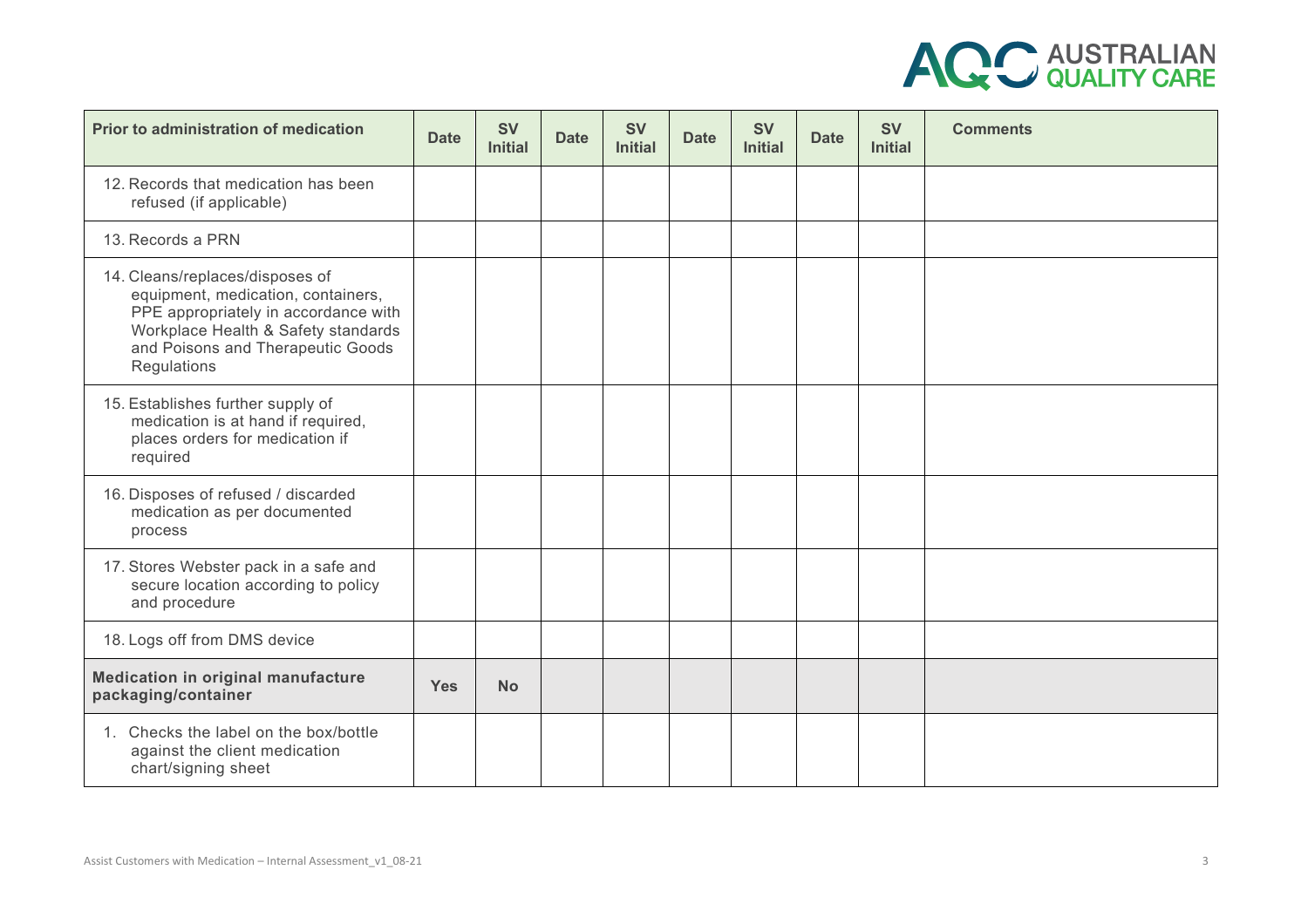

| <b>Prior to administration of medication</b>                                                                                           | <b>Date</b> | <b>SV</b><br><b>Initial</b> | <b>Date</b> | <b>SV</b><br><b>Initial</b> | <b>Date</b> | <b>SV</b><br><b>Initial</b> | <b>Date</b> | <b>SV</b><br><b>Initial</b> | <b>Comments</b> |
|----------------------------------------------------------------------------------------------------------------------------------------|-------------|-----------------------------|-------------|-----------------------------|-------------|-----------------------------|-------------|-----------------------------|-----------------|
| 2. Removes the medication from the<br>labelled container/pack into an<br>appropriate container, e.g.,<br>medication cup, measuring cup |             |                             |             |                             |             |                             |             |                             |                 |
| 3. Identifies client by referring to the<br>photo, medication chart, signing<br>sheet and/or asking name                               |             |                             |             |                             |             |                             |             |                             |                 |
| 4. Checks label against the medication<br>chart and signing sheet                                                                      |             |                             |             |                             |             |                             |             |                             |                 |
| 5. Follows procedures number 5 to 15<br>above.                                                                                         |             |                             |             |                             |             |                             |             |                             |                 |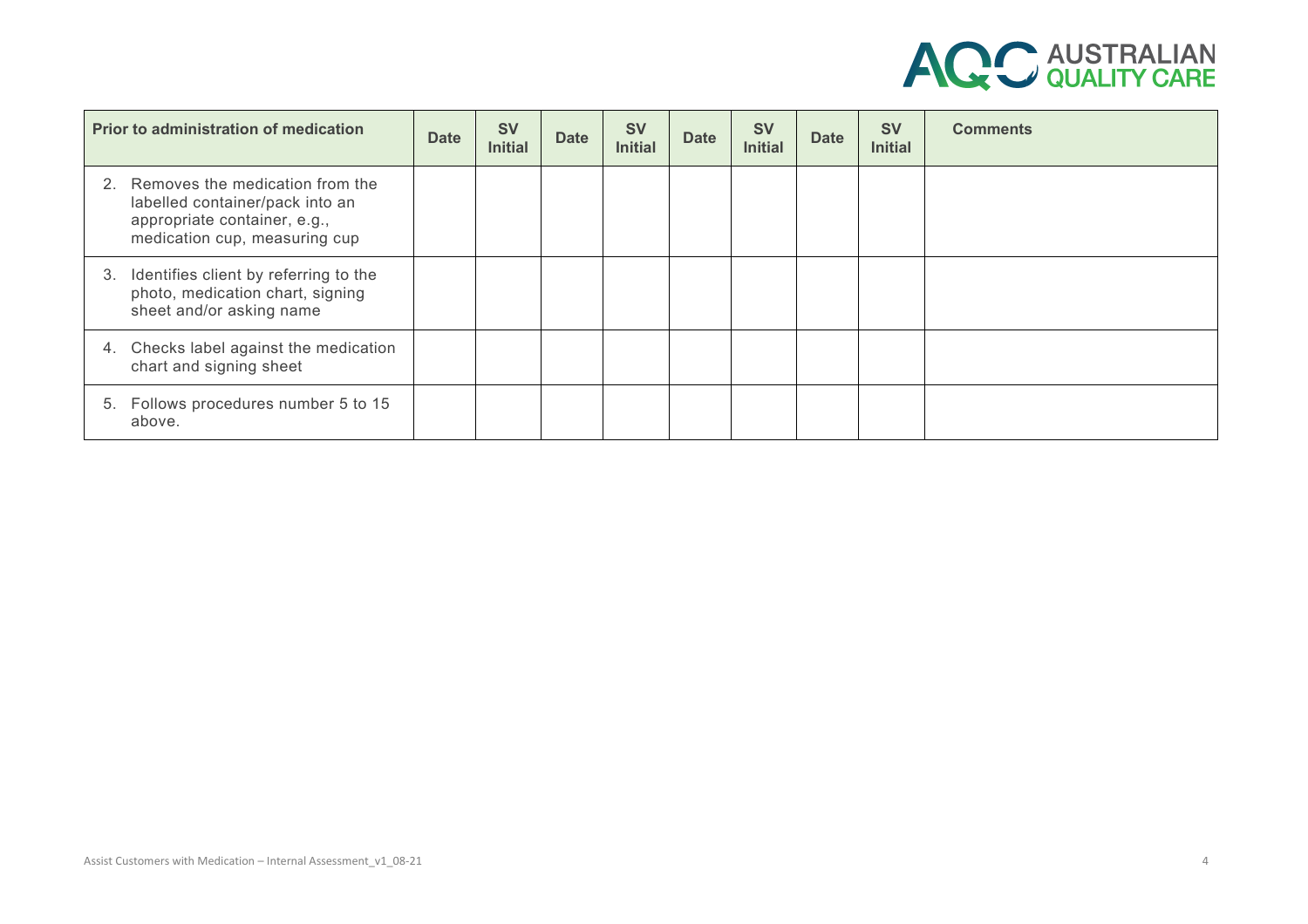

## **BGL, INSULIN AND MEDICATION RECORDING Practical Demonstration Date Date SV Initial Date SV Initial Comments** 1. How to find app for the relevant Digital Medication System (DMS) 2. When would you use a paper copy for medication? 3. How do you find a customer's name on the DMS? 4. How do you record a BGL on DMS? 5. How do you record that medication has been administered? 6. How do you record that a PRN has been administered 7. What route would you follow if a BGL reading is over 15? 8. What route would you follow if a BGL is 3 or below? 9. What route would you follow if they have a reading of 3 or below after food? 10. Where do you record ketone levels? 11. If a ketone is 1.5, what route would you follow? 12. What signs would lead you to call an ambulance for a client with readings in the scenarios above?